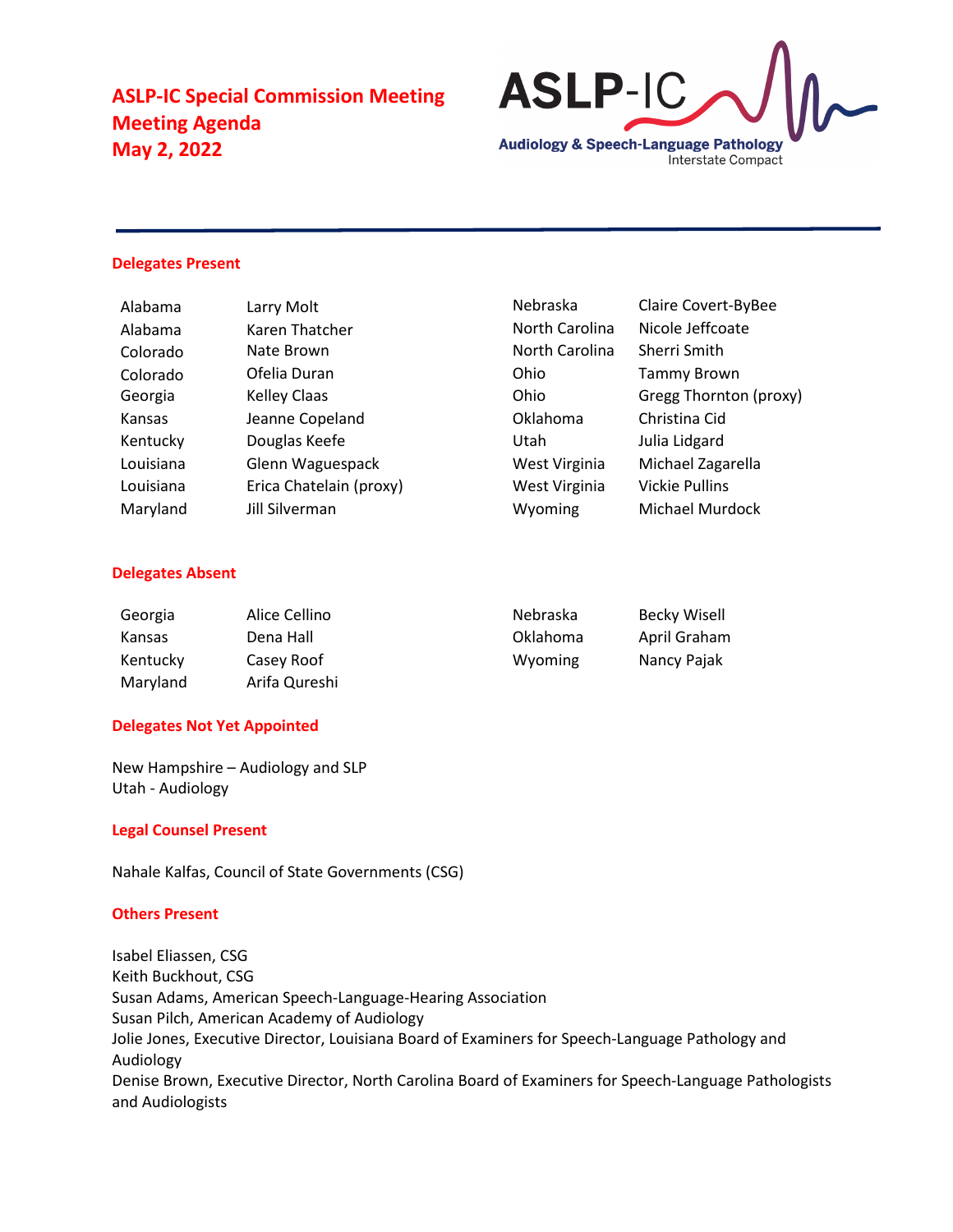

Katie Stuart - Idaho Division of Occupational and Professional Licenses

## **Welcome/Call to Order**

- L. Molt (AL) welcomed the group and shared news that Idaho, Indiana, Mississippi had passed the compact. Iowa has passed the compact and awaiting governor's signature.
- L. Molt called the meeting to order at 4:04 PM, ET.

## **Roll Call**

- I. Eliassen called the roll. A total of 20 Delegates were present via teleconference.
- The following delegates were absent: Georgia, Alice Cellino; Kansas, Dena Hall; Kentucky, Casey Roof; Maryland, Arifa Qureshi; Nebraska, Becky Wisell; Oklahoma, April Graham; Wyoming, Nancy Pajak
- New Hampshire delegates and Utah audiology delegate have not been appointed.

### **Review and Adopt Agenda**

- L. Molt reviewed the agenda, including revisions to the agenda: review and adopt minutes, review of Commission emails, and public comment opportunities.
- L. Molt then called for a motion to adopt the agenda.
- **Motion**: V. Pullins (WV) moved that the ASLP-IC Commission adopt the agenda. N. Jeffcoate (NC) seconded the motion. Sixteen delegates voted yes, no delegated voted no; the motion carried.

## **Review and Approve Minutes from January 12-13, 2022 Commission Meeting**

<https://aslpcompact.com/wp-content/uploads/2022/03/Meeting-Minutes.pdf>

- L. Molt asked if there were any questions regarding the minutes. Hearing none, L. Molt called for a motion.
- **Motion**: J. Silverman (MD) moved that the ASLP-IC Commission adopt the minutes from the January 12-13, 2022 meeting. J. Lidgard (UT) seconded the motion. Sixteen delegates voted yes, no delegates voted no; the motion carried.

## **Rules Committee Report**

Review and Adoption of Bylaw Amendments[: https://aslpcompact.com/wp](https://aslpcompact.com/wp-content/uploads/2022/03/Proposed-Bylaw-Amendments.pdf)[content/uploads/2022/03/Proposed-Bylaw-Amendments.pdf](https://aslpcompact.com/wp-content/uploads/2022/03/Proposed-Bylaw-Amendments.pdf)

### Article VI : Committees

New Last paragraph of this section to read: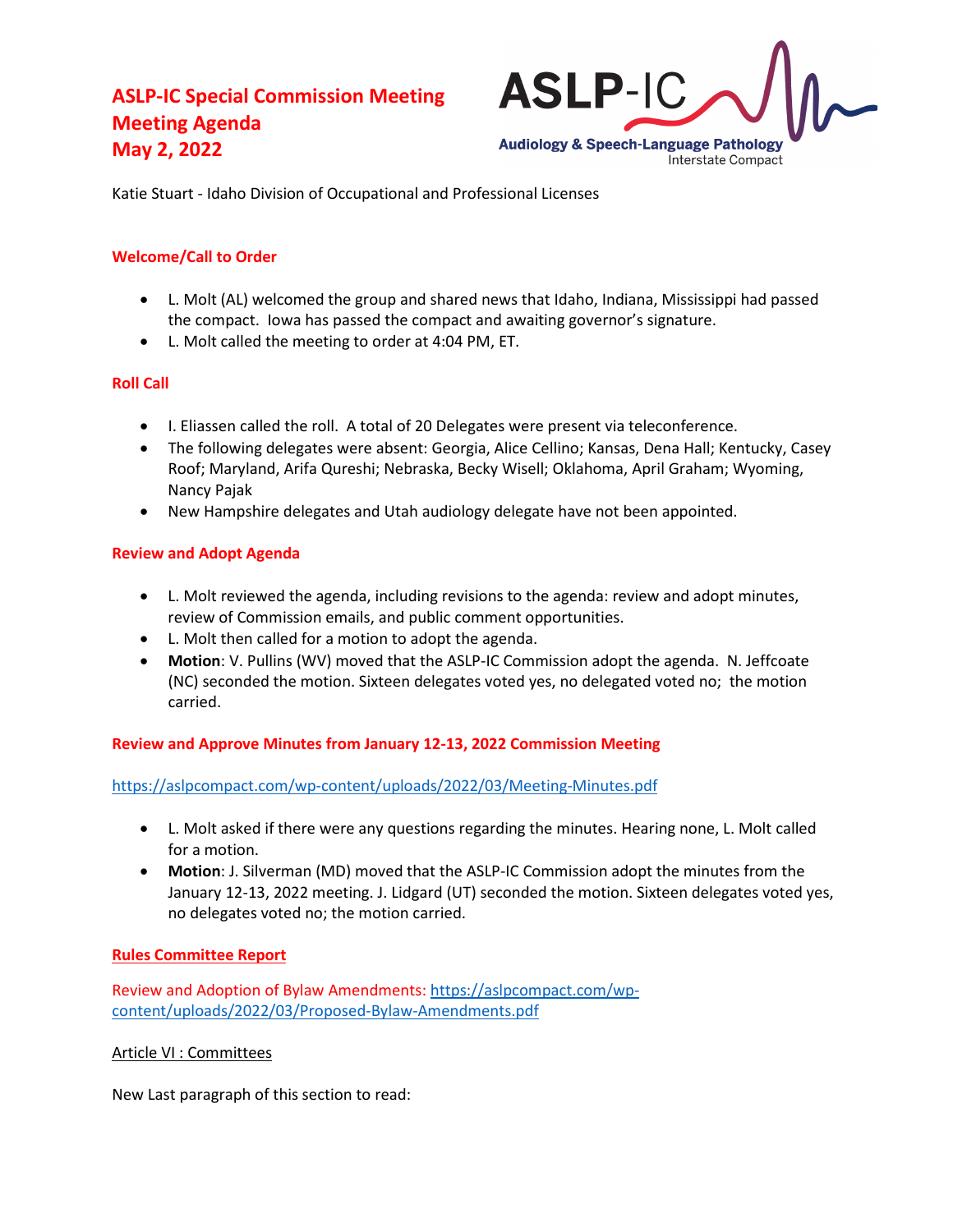

The Executive Committee of the Commission shall appoint the chair of each established committee and establish the composition of each committee, except that the Treasurer shall serve as the chair of the Finance Committee. The chairperson, vice-chairperson, and executive director of the commission shall be considered ex-officio members of each established committee. Members of any committee shall serve a two-year term or until a successor is elected if the member/delegate is no longer eligible to serve as a delegate to the Commission. The Commission may dissolve any committee it determines is no longer needed and may determine duties and budgets of all committees. Notice for committee shall be made on the commission website seven days prior to the scheduled committee meeting.

These committees are not subject to the requirements of Section 8. E. 4. of the ASLPIC and Article V of these Bylaws.

Amended May 2, 2022.

- C. Covert-ByBee (NE) reviewed items for adoption by the Commission.
- C. Covert-ByBee called for a motion to adopt by the Commission.
- **Motion**: T. Brown (OH) moved that the ASLP-IC Commission adopt the amendment to the bylaws. J. Lidgard seconded the motion.
- G. Waguespack (LA) asked if any consideration had been given to the composition of the committees were made up as to numbers of audiologists versus speech language pathologists. C. Covert-ByBee indicated that question was not addressed. N. Kalfas indicated that the Rules Committee could determine that in a future rulemaking.
- Eighteen delegates voted yes; no delegates voted no; the motion carried.

Review and Adoption of Rule on Rulemaking[: https://aslpcompact.com/wp](https://aslpcompact.com/wp-content/uploads/2022/03/DraftASLPRuleonRulemaking_nodate-2.pdf)[content/uploads/2022/03/DraftASLPRuleonRulemaking\\_nodate-2.pdf](https://aslpcompact.com/wp-content/uploads/2022/03/DraftASLPRuleonRulemaking_nodate-2.pdf)

- C. Covert-Bybee (NE) reviewed items for adoption by the Commission.
- C. Covert-Bybee called for a motion to adopt by the Commission.
- **Motion**: M. Zagarella (WV) moved that the ASLP-IC Commission adopt the rule on rulemaking. N. Jeffcoate seconded the motion. Nineteen delegates voted yes, no delegates voted no; the motion carried.

### **Executive Committee Report**

• The Executive Committee met on April 1, 2022.

### Review of Appointment of Ex-Officios and Additional 5 Delegates

Additional Delegates

• L. Molt indicated we received six nominees for five nominations. Without biographical information, the Committee could not vote on the additional delegates. The Executive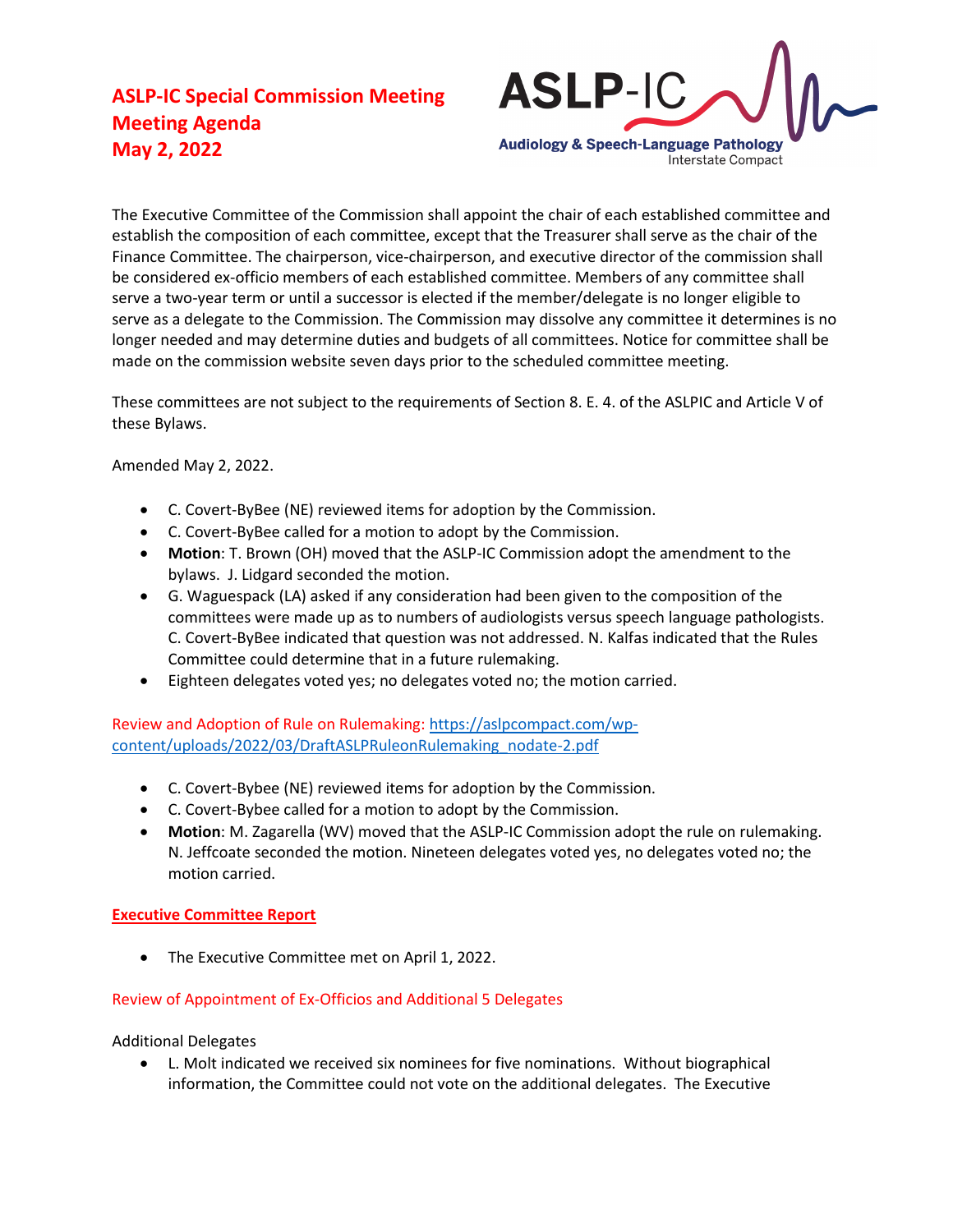

Committee will meet again on May 23, 2022 and will vote on the additional delegates at that time.

• Nominated delegates are: Megan Bradford, Executive Director (KY), Denise Brown, Executive Director (NC), Dr. Brenda Fairfax, public member (NC), Ellen Stein, public member (MD), Gregg Thornton, Executive Director (OH), and Jolie Jones, Executive Director (LA)

## Ex Officios:

- National Board Organization
	- o National Council of State Boards of Examiners: Kerri Phillips
- National Audiology Organization
	- o American Academy of Audiology: Susan Pilch
	- o The Audiology Seat will rotate between AAA, ADA & ASHA annually.
- National Speech-Language Pathology Organization
	- o American Speech-Language-Hearing Association: Susan Adams

## Discussion of Secretariat Position

- L. Molt indicated that NCSB has voted to provide Secretariat services subject to a memorandum of understanding.
- N. Kalfas explained that the Secretariat exists to carry out the work on the Commission at the Commission's direction.
- N. Kalfas explained that NCSB was approached for this role as the only organization that represents licensing boards in these professions.

## Discussion of and RFP for Executive Director Position

- L. Molt reminded the Delegates that Article 4 of the Bylaws allows for the Executive Director and includes the duties of the Executive Director.
- N. Kalfas indicated that an ad hoc committee could be created to review the applications for the Executive Director position. The Executive Committee would make the decision as to the Executive Director.
- L. Molt opened the floor to ask if the wish is to have an ad hoc committee or the Executive Committee to make that decision.
- V. Pullins indicated that it would be an easier task for a smaller group to take on this project.
- M. Murdock (WY) indicated that he believed the Executive Committee should do this as we are in initial stages of the Commission and the ad hoc committee might take longer.
- L. Molt asked for a vote to appoint an ad hoc committee of delegates to review applicants for the Executive Director position.
- **Motion**: V. Pullins moved that ad hoc committee of delegates be assembled to review applicants for the Executive Director position. M. Zagarella seconded the motion.
- T. Brown asked what this process would look like.
- L. Molt indicated it has not yet been discussed at the Executive Committee yet, but will be discussed at the May 23 meeting. L. Molt indicated the ad hoc committee would not be appointed until the June Executive Committee meeting.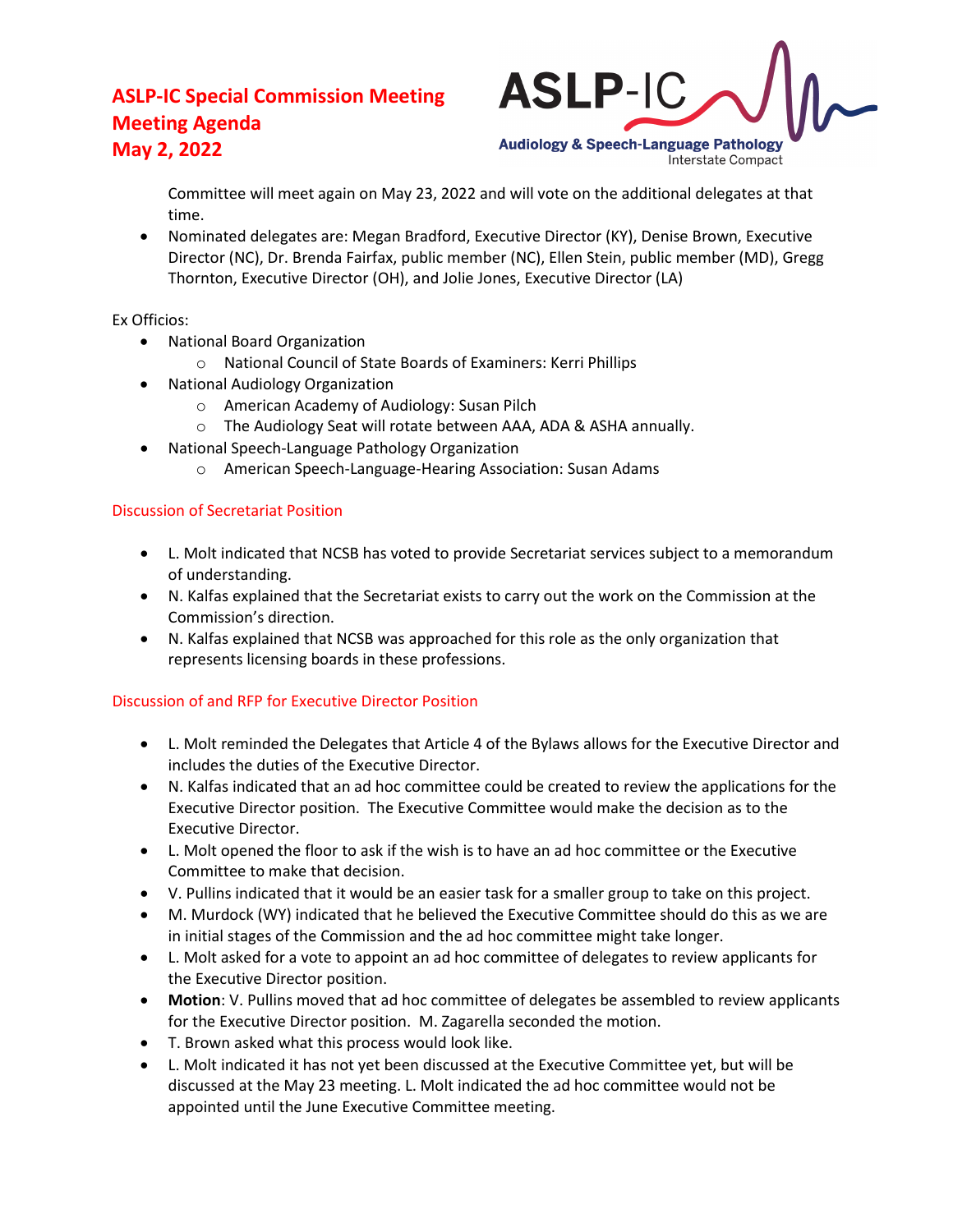

- N. Kalfas suggested that the RFP should be sent out and defer this decision until after the applicants had been received to determine the need for the ad hoc committee.
- G. Thornton (OH) asked how many are on the Executive Committee and how many additional would be needed for the ad hoc committee.
- L. Molt indicated that there are seven individuals on the Executive Committee plus the exofficios.
- N. Kalfas indicated the lowest number of ad hoc committee members could be as few as three.
- V. Pullins indicated we should proceed with a vote.
- **Vote**: Fifteen delegates voted yes; three delegates voted no; the motion carried.
- N. Kalfas indicated the Executive Committee could appoint the ad hoc committee members to reduce the amount of time.
- L. Molt asked any interested persons send an email to I. Eliassen (ieliassen @csg.org) by May 16, 2022.
- N. Kalfas indicated that these ad hoc committee members should be delegates.

## Funding of Data System

• L. Molt indicated the Executive Committee is still discussing the data system and how to proceed. Further discussions will be held at the May 23 Executive Committee meeting.

## Summary of Next Steps

- L. Molt indicated the Executive Committee is moving forward on a MOU with NCSB, RFP for Executive Director, working on Data System
- N. Kalfas indicated work of Rules Committee will continue and that future Commission meetings will be scheduled and how they will occur (in-person/virtual/hybrid)

## **Review of Commission Email Login Procedures**

- I. Eliassen reviewed the new email addresses and how to log into the system.
- N. Kalfas indicated that agency appointees will not need to use this system as they already have a government email.
- L. Molt reminded the Delegates that they cannot use these emails to conduct Commission or Committee business outside of actual meetings.
- N. Kalfas indicated that anything that needs to go to the full Commission should go through I. Eliassen.
- T. Brown asked how much this email would be used. N. Kalfas indicated that all Commission communication will be sent through this email.

## **Future Meeting Dates and Posting Requirement Reminders**

- L. Molt indicated that the Executive Committee and Rules Committee now have set monthly meetings.
- L. Molt indicated that the next full Commission meeting will be held in early fall.
- I. Eliassen shared the posting requirements on state websites and reviewed what that should look like.